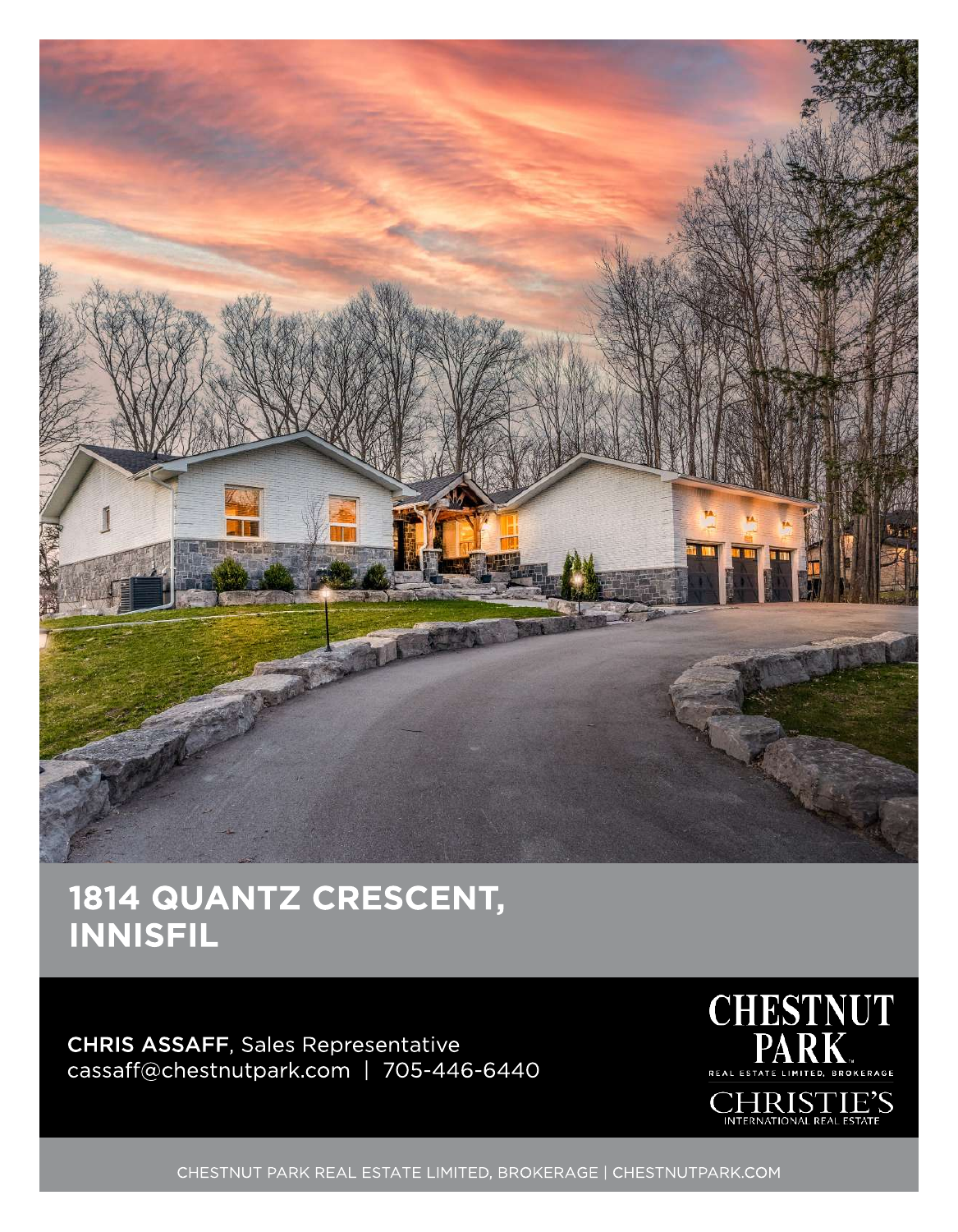

## STUNNING EXECUTIVE BUNGALOW

5,000 fin sq.ft. executive bungalow situated in an enclave of upscale homes, nestled on a private 2.3 acre estate ravine lot, just minutes to Friday Harbour. This well designed 5 bed/5 bath home has been fully updated and renovated head to toe, inside and out. Welcoming circular drive and 3 car garage leaves lots of room for guests. Hardwood flooring throughout and a gorgeous kitchen feat. stunning quartzite counters, 14' island, and all high end stainless appliances incl. gas stove and double oven. The main floor opens to views of lush private yard from fully screened Muskoka room. The choice is yours to use the main floor primary bedroom or the secluded lower level primary bedroom suite with all new gorgeous 6-pc en-suite and large walk-in closet. Fully-finished walkout basement w/games room, quartz wet-bar, pool table. Cozy up to a movie in the second living room with fireplace. Kick back this summer in your backyard oasis feat. in-ground pool, new premium Jacuzzi hot-tub, and covered outdoor bar & bbq area with big screen TV & fireplace. Private lot offers views of treed ravine property designed w/ shrubs, trees & perennials, landscape lighting, and brand new 12 zone bluetooth irrigation system.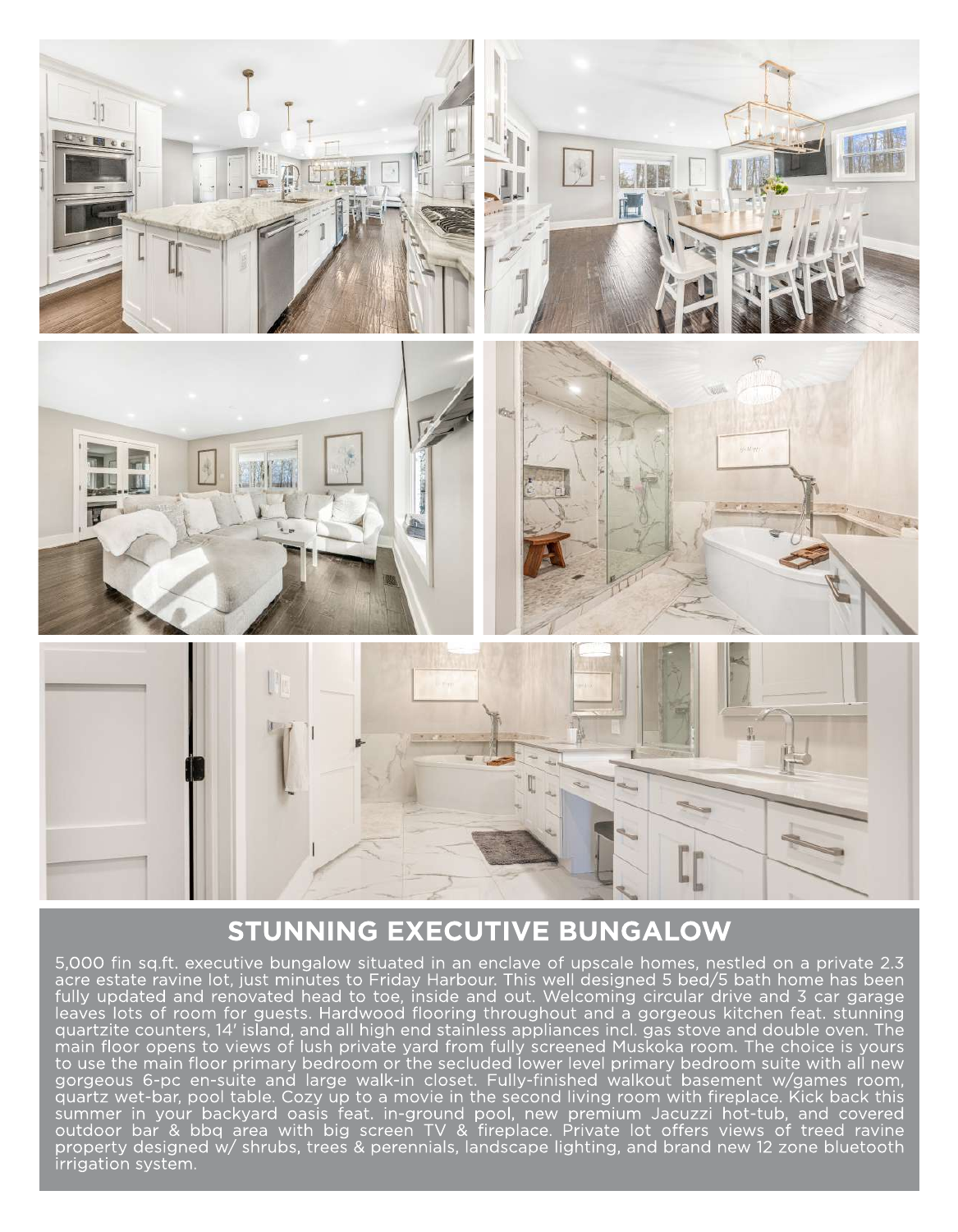

- New Primary Bedroom Suite on lower level with gorgeous 6-piece ensuite and walk-in-closet: completed in 2021
- 12-Zone Bluetooth Rain Bird irrigation system (\$18,000): completed in 2021
- Fully equipped 300 sq.ft. Home Gym addition was completed in 2022 (equip not includ/sold sep)
- New eaves, soffit, downspouts, gutters (with leaf guards), as well as Extensive Concrete Landscaping: completed in 2021
- Entire home painted in Collingwood Grey colour and all lights converted to LED in 2021
- New custom Laundry area feat. Quartz counters: completed in 2021
- Outdoor covered Bar/Built-in BBQ/Lounge area with beautiful post & beam and custom stone work, Fireplace, and Big-Screen TV: completed in 2021
- Garage floors professional Epoxy treatment in 2021
- New Wet Bar on lower level feat. Quartz counters, dishwasher & sink: completed in 2019
- All new Kitchen feat. Quarztite Counters, 14' Island, and Frigidaire Professional stainless appliances: completed in 2017
- Architectural Shingled Roof, HEFurnace, all Windows & Doors: completed in 2017